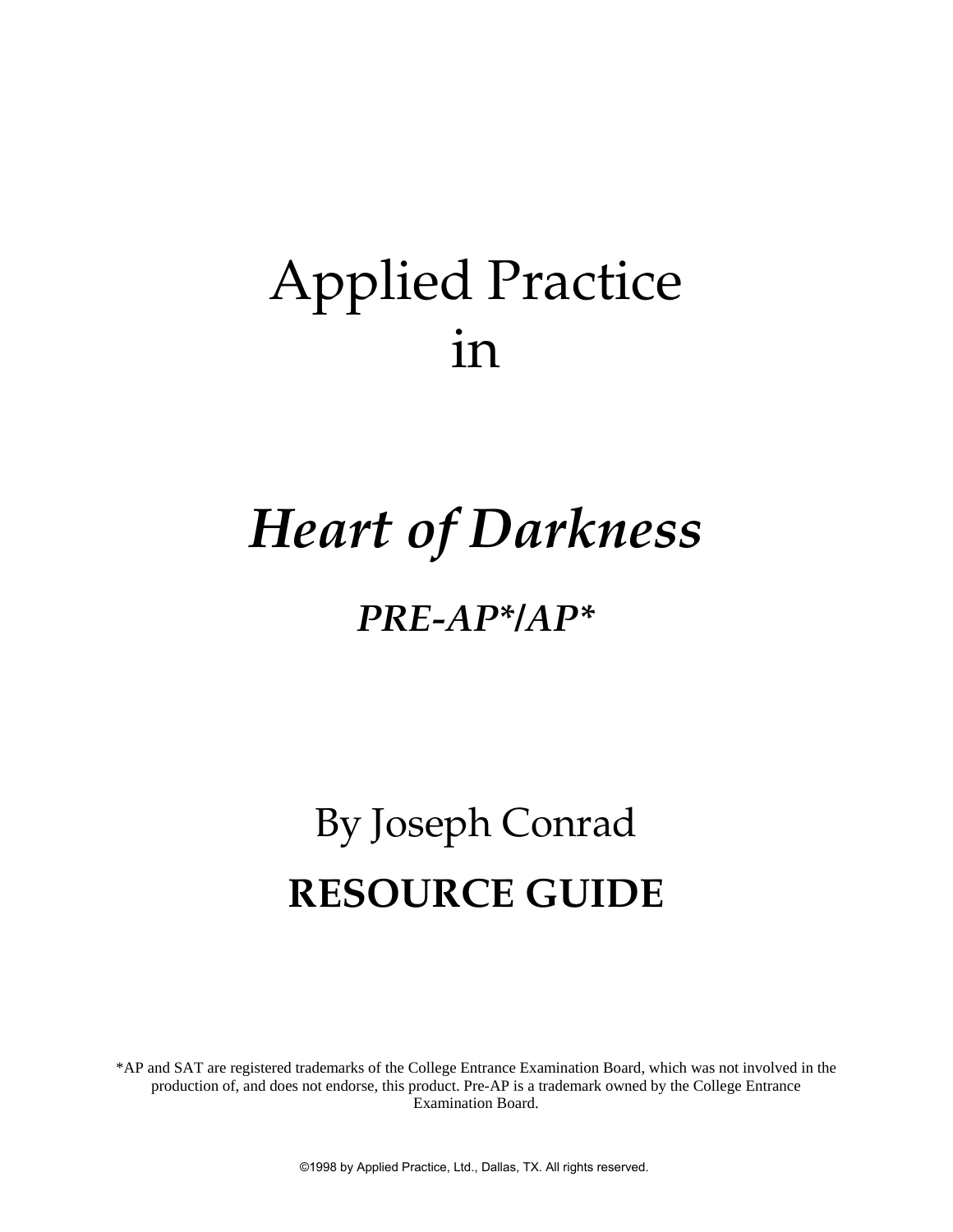#### **APPLIED PRACTICE Resource Guide** *Heart of Darkness*  **Pre-AP\*/AP\* Version**

### **Teacher Notes**

|--|

### **Teaching Resources**

#### **Student Practices**

#### **Answer Key and Explanations**

\*Pre-AP and AP are registered trademarks of the College Entrance Examination Board, which was not involved in the production of, and does not endorse, this product.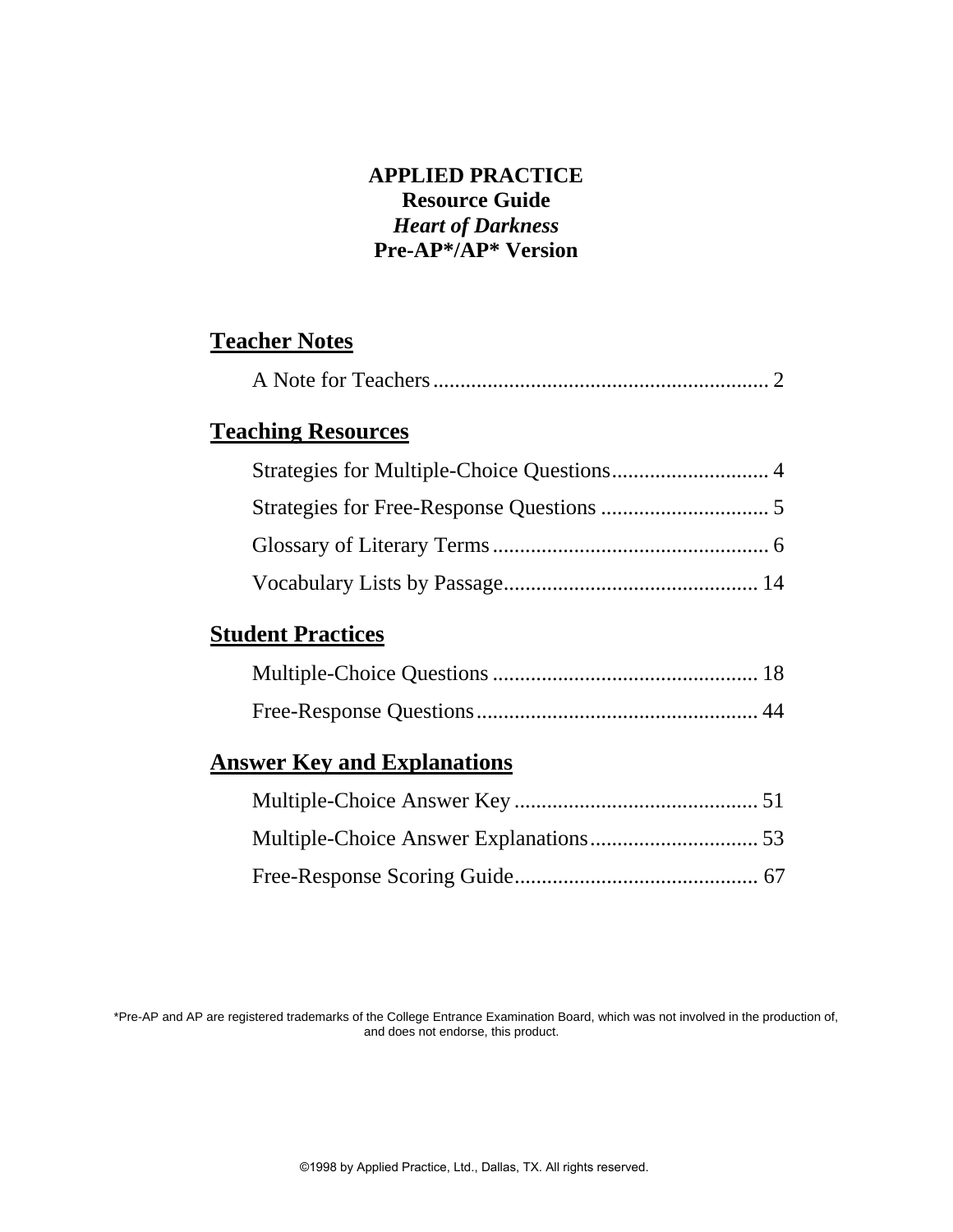#### **GLOSSARY OF LITERARY TERMS**

- **absolute—**a word free from limitations or qualifications ("best," "all," "unique," "perfect")
- **adage—**a familiar proverb or wise saying
- *ad hominem* **argument—**an argument attacking an individual's character rather than his or her position on an issue
- **allegory—**a literary work in which characters, objects, or actions represent abstractions
- **alliteration—**the repetition of initial sounds in successive or neighboring words
- **allusion—**a reference to something literary, mythological, or historical that the author assumes the reader will recognize
- **analogy—**a comparison of two different things that are similar in some way
- **anaphora—**the repetition of words or phrases at the beginning of consecutive lines or sentences
- **anecdote—**a brief narrative that focuses on a particular incident or event
- **antecedent—**the word, phrase, or clause to which a pronoun refers
- **antithesis—**a statement in which two opposing ideas are balanced
- **aphorism—**a concise statement that expresses succinctly a general truth or idea, often using rhyme or balance
- **apostrophe—**a figure of speech in which one directly addresses an absent or imaginary person, or some abstraction
- **archetype—**a detail, image, or character type that occurs frequently in literature and myth and is thought to appeal in a universal way to the unconscious and to evoke a response
- **argument—**a statement of the meaning or main point of a literary work
- **asyndeton—**a construction in which elements are presented in a series without conjunctions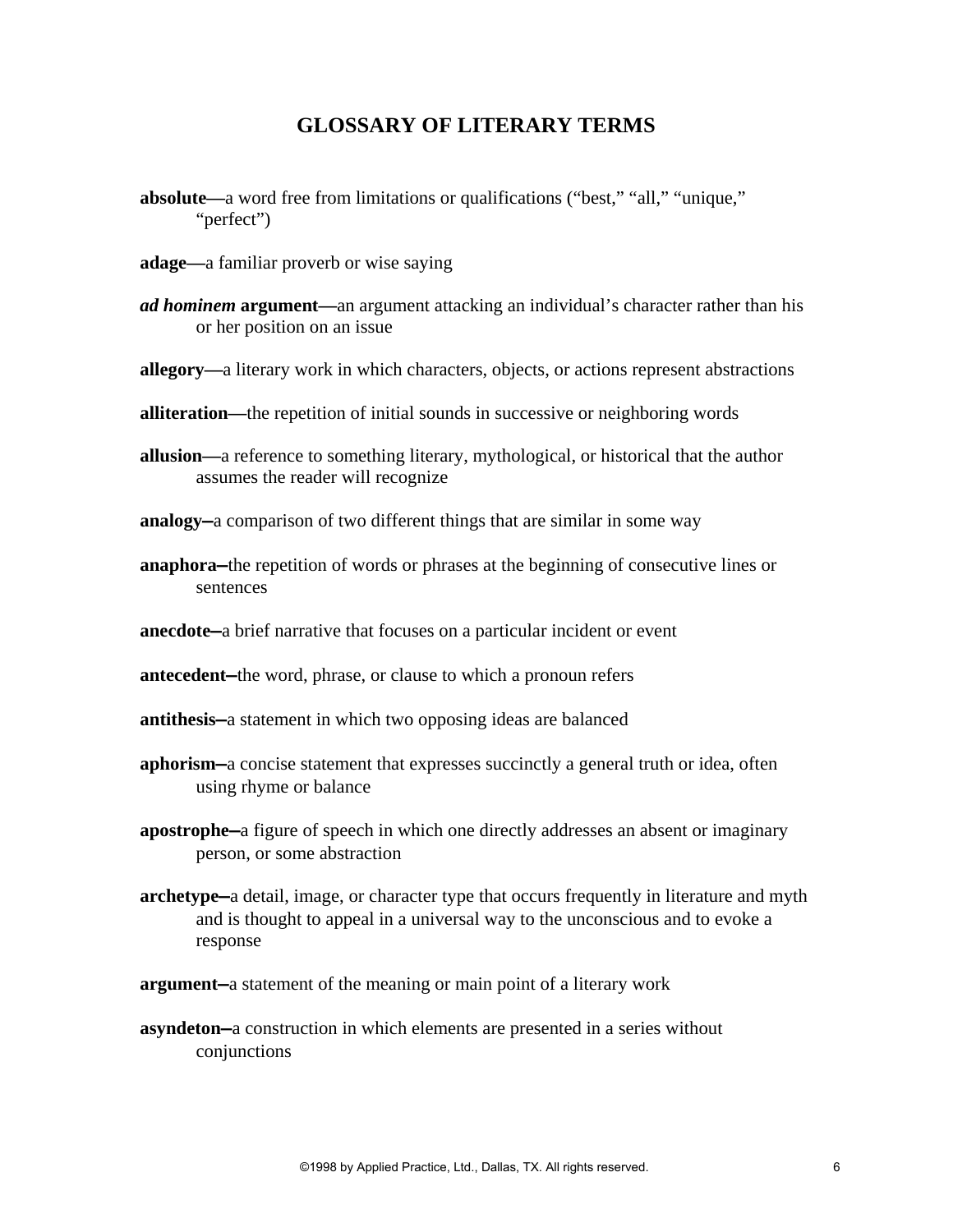#### **VOCABULARY LIST FOR** *HEART OF DARKNESS*

Note: Vocabulary from the literary passage is listed first, followed by vocabulary from the questions and answers.

Passage 1

Passage 2

imperceptible profound uttermost venerable interlopers commonwealths fairway ominously sedentary immutability propensity

ephemeral imperialism

 $\overline{\phantom{a}}$  , where  $\overline{\phantom{a}}$ 

\_\_\_\_\_\_\_\_\_\_\_\_\_ ebb inconclusive navigation culminating somber hankering afar

mundane exhilarating paradoxical exploration

Passage 3

effaced abandonment shudder legality uncongenial moribund worsted propitiatory contorted alpaca varnished parasol penholder demoralization trickle

apparitions connotative mystification bemusement imperialism

\_\_\_\_\_\_\_\_\_\_\_\_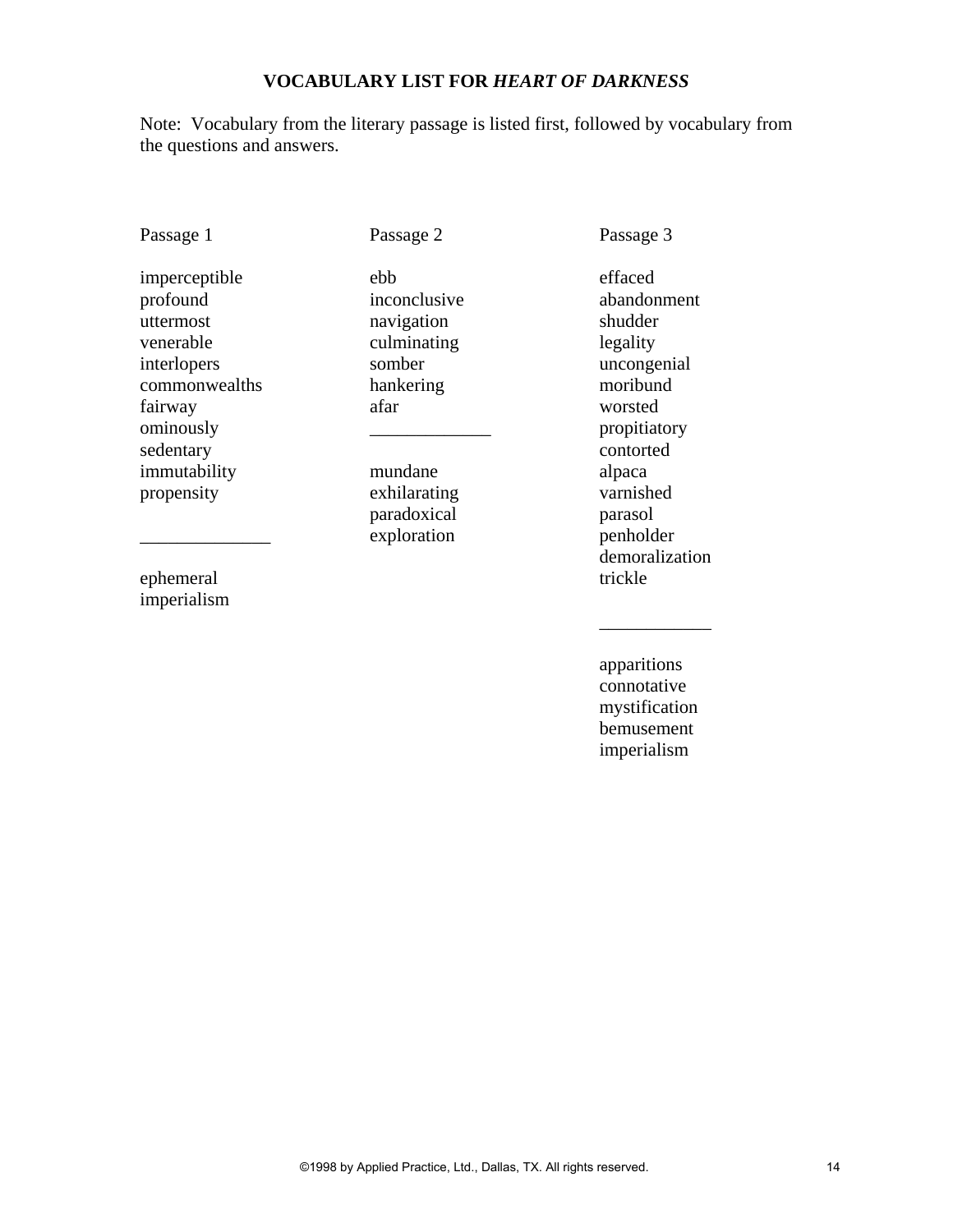Directions: This part consists of selections from *Heart of Darkness* and questions on their content, form, and style. After reading each passage, choose the best answer to each question.

Note: Pay particular attention to the requirement of questions that contain the words NOT, LEAST, or EXCEPT.

Passage 1, Questions 1-8. Read the following passage from Part I carefully before you choose your answers.

And at last, in its curved and imperceptible fall, the sun sank low, and from glowing white changed to a dull red without rays and without heat, as if about to go out suddenly, stricken to death by the

- 5 touch of that gloom brooding over a crowd of men. Forthwith a change came over the waters, and the serenity became less brilliant but more profound. The old river in its broad reach rested unruffled at the decline of day, after ages of good
- 10 service done to the race that peopled its banks, spread out in the tranquil dignity of a waterway leading to the uttermost ends of the earth. We looked at the venerable stream not in the vivid flush of a short day that comes and departs for ever, but
- 15 in the august light of abiding memories. And indeed nothing is easier for a man who has, as the phrase goes, "followed the sea" with reverence and affection, than to evoke the great spirit of the past upon the lower reaches of the Thames. The tidal
- 20 current runs to and fro in its unceasing service, crowded with memories of men and ships it had borne to the rest of home or to the battles of the sea. It had known and served all the men of whom the nation is proud, from Sir Francis Drake to Sir John
- 25 Franklin, knights all, titled and untitled--the great knights-errant of the sea. It had borne all the ships whose names are like jewels flashing in the night of time, from the *Golden Hind* returning with her round flanks full of treasure, to be visited by the
- 30 Queen's Highness and thus pass out of the gigantic tale, to the *Erebus* and *Terror*, bound on other conquests--and that never returned. It had known the ships and the men. They had sailed from Deptford, from Greenwich, from Erith--the
- 35 adventurers and the settlers; kings' ships and the ships of men on 'Change; captains, admirals, the dark "interlopers" of the Eastern trade, and the commissioned "generals" of East India fleets. Hunters for gold or pursuers of fame, they all had
- 40 gone out on that stream, bearing the sword, and often the torch, messengers of the might within the land, bearers of a spark from the sacred fire. What greatness had not floated on the ebb of that river

into the mystery of an unknown earth! . . . The 45 dreams of men, the seed of commonwealths, the germs of empires.

 The sun set; the dusk fell on the stream, and lights began to appear along the shore. The Chapman lighthouse, a three-legged thing erect on

- 50 a mud-flat, shone strongly. Lights of ships moved in the fairway--a great stir of lights going up and going down. And farther west on the upper reaches the place of the monstrous town was still marked ominously on the sky, a brooding gloom in
- 55 sunshine, a lurid glare under the stars. "And this also," said Marlow suddenly, "has been one of the dark places of the earth."

 He was the only man of us who still "followed the sea." The worst that could be said of him was

- 60 that he did not represent his class. He was a seaman, but he was a wanderer, too, while most seamen lead, if one may so express it, a sedentary life. Their minds are of the stay-at-home order, and their home is always with them--the ship; and so is
- 65 their country--the sea. One ship is very much like another, and the sea is always the same. In the immutability of their surroundings the foreign shores, the foreign faces, the changing immensity of life, glide past, veiled not by a sense of mystery
- 70 but by a slightly disdainful ignorance; for there is nothing mysterious to a seaman unless it be the sea itself, which is the mistress of his existence and as inscrutable as Destiny. For the rest, after his hours of work, a casual stroll or a casual spree on shore
- 75 suffices to unfold for him the secret of a whole continent, and generally he finds the secret not worth knowing. The yarns of seamen have a direct simplicity, the whole meaning of which lies within the shell of a cracked nut. But Marlow was not
- 80 typical (if his propensity to spin yarns be excepted), and to him the meaning of an episode was not inside like a kernel but outside, enveloping the tale which brought it out only as a glow brings out a haze, in the likeness of one of these misty halos that
- 85 sometimes are made visible by the spectral illumination of moonshine.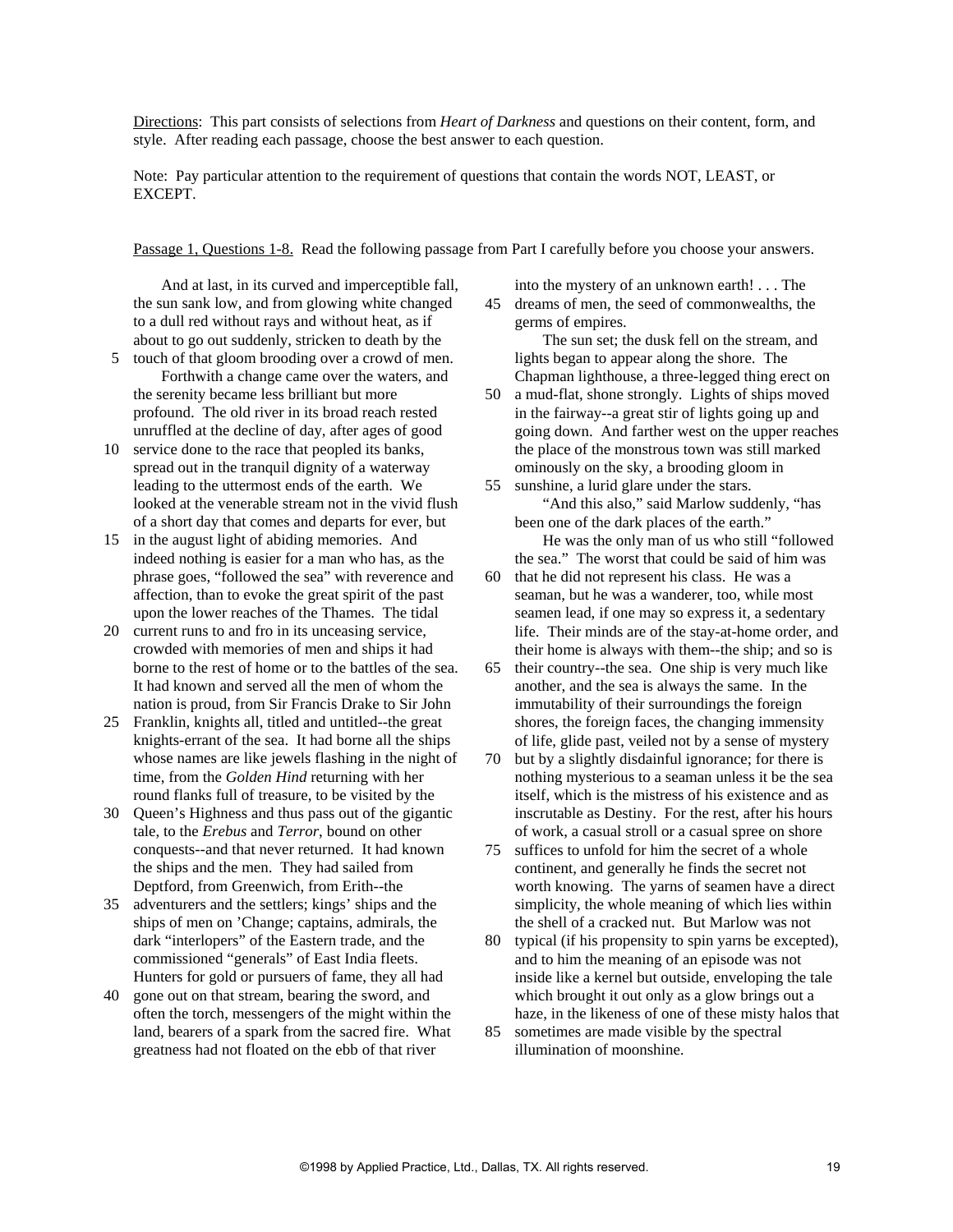- 1. The first paragraph creates a mood that could best be described as
	- (A) deadly
	- (B) fatalistic
	- (C) dull
	- (D) profound
	- (E) somber
- 2. The first three sentences of the second paragraph (lines 6-15) depict the river as
	- (A) vivid and ephemeral
	- (B) dull and deep
	- (C) serene and revered
	- (D) beloved and profound
	- (E) memorable and ethereal
- 3. A man who has "followed the sea" (line 17) is a
	- I. naval historian
	- II. sailor
	- III. merchant
	- IV. knight
	- (A) I only
	- (B) II only
	- (C) II and III only
	- (D) II and IV only
	- (E) II, II, and IV only
- 4. The second half of the second paragraph (beginning line 23) contains all of the following EXCEPT
	- (A) allusion
	- (B) simile
	- (C) personification
	- (D) understatement
	- (E) absolutes
- 5. The phrase "bearing the sword, and often the torch" (lines 40-41) is an example of
	- (A) metonymy
	- (B) synecdoche
	- (C) metaphor
	- (D) polysyndeton
	- (E) apostrophe
- 6. The phrase "a spark from the sacred fire" (line 42) most likely symbolically refers to
	- (A) capitalism
	- (B) knowledge
	- (C) deism
	- (D) imperialism
	- (E) military dominance
- 7. The third paragraph (beginning in line 47) serves primarily
	- (A) to mark the end of the author's commentary and the start of the narrator's tale
	- (B) to return the reader's focus to the river itself
	- (C) as a transition from the positive tone of the second paragraph to the negative tone of the fourth paragraph
	- (D) as a summation of the preceding narrative paragraph
	- (E) to maintain the chronological ordering of the passage as a whole
- 8. In the last two paragraphs, the descriptions of both Marlow and seamen are presented in terms that are
	- (A) mysterious
	- (B) prosaic
	- (C) simplistic
	- (D) quixotic
	- (E) paradoxical